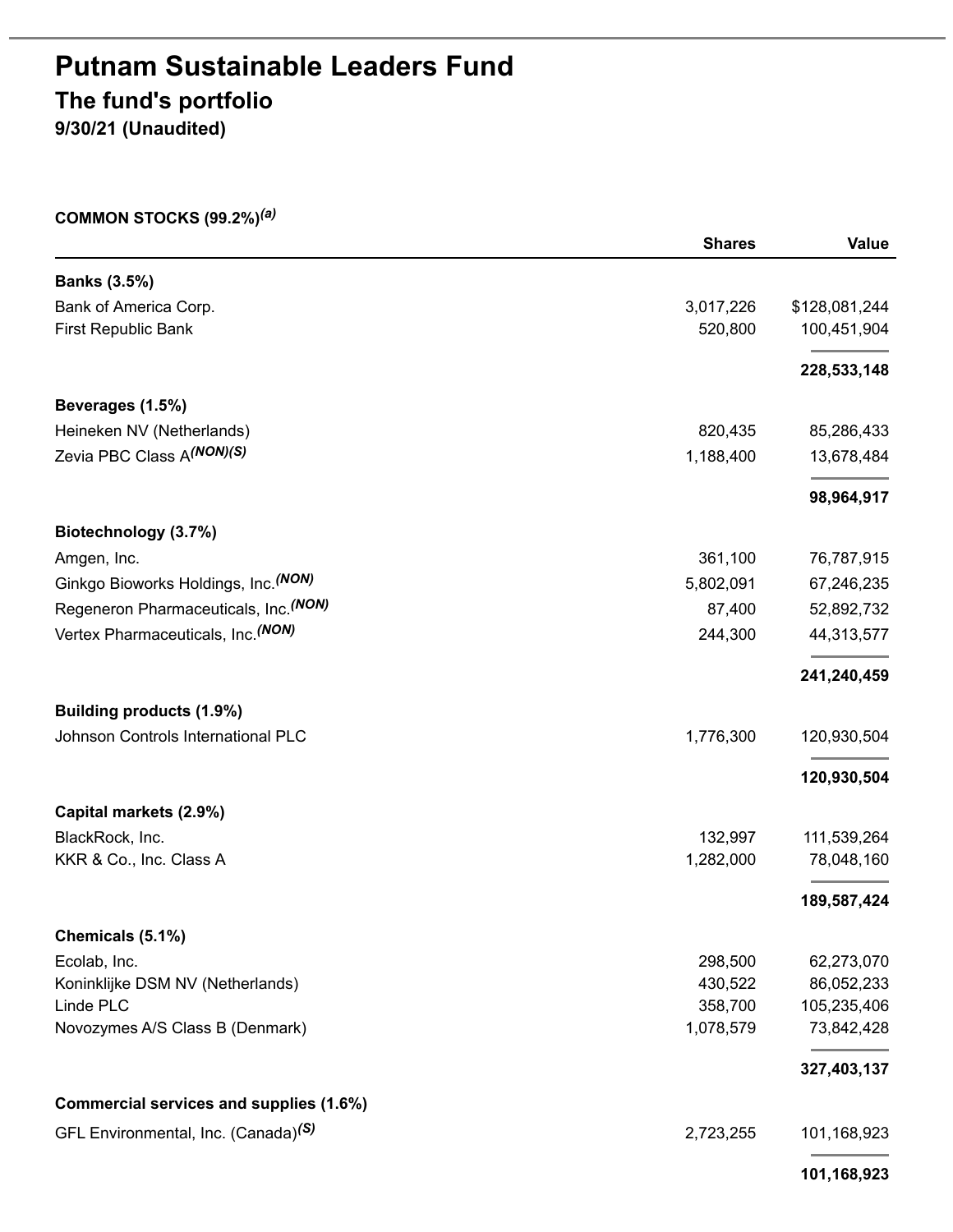| Containers and packaging (2.4%)                        |           |             |
|--------------------------------------------------------|-----------|-------------|
| Avery Dennison Corp.                                   | 373,000   | 77,289,330  |
| Ball Corp. <sup>(S)</sup>                              | 835,000   | 75,124,950  |
|                                                        |           | 152,414,280 |
| Electric utilities (1.3%)                              |           |             |
| NextEra Energy, Inc.                                   | 1,101,800 | 86,513,336  |
|                                                        |           | 86,513,336  |
| Entertainment (1.5%)                                   |           |             |
| Walt Disney Co. (The) <sup>(NON)</sup>                 | 558,400   | 94,464,528  |
|                                                        |           |             |
|                                                        |           | 94,464,528  |
| Equity real estate investment trusts (REITs) (1.7%)    |           |             |
| American Tower Corp. <sup>(R)</sup>                    | 256,700   | 68,130,747  |
| Boston Properties, Inc. <sup>(R)</sup>                 | 378,000   | 40,956,300  |
|                                                        |           | 109,087,047 |
| Food and staples retail (1.7%)                         |           |             |
| Walmart, Inc.                                          | 793,600   | 110,611,968 |
|                                                        |           | 110,611,968 |
| Food products (0.7%)                                   |           |             |
| McCormick & Co., Inc. (non-voting shares)              | 597,000   | 48,374,910  |
|                                                        |           | 48,374,910  |
| Health-care equipment and supplies (5.7%)              |           |             |
| Cooper Cos., Inc. (The) <sup>(S)</sup>                 | 232,500   | 96,094,575  |
| Danaher Corp.                                          | 572,300   | 174,231,012 |
| Medtronic PLC                                          | 792,700   | 99,364,945  |
|                                                        |           | 369,690,532 |
| Health-care providers and services (1.4%)              |           |             |
| CVS Health Corp.                                       | 1,069,000 | 90,715,340  |
|                                                        |           | 90,715,340  |
| Hotels, restaurants, and leisure (4.5%)                |           |             |
| Chipotle Mexican Grill, Inc. (NON)                     | 69,000    | 125,408,880 |
| Hilton Worldwide Holdings, Inc. (NON)                  | 797,036   | 105,296,426 |
| Vail Resorts, Inc. (NON)                               | 172,400   | 57,590,220  |
|                                                        |           | 288,295,526 |
| Household durables (-%)                                |           |             |
| HC Brillant Services GmbH (acquired 8/2/13, cost \$69) |           |             |
| (Private) (Germany) <sup>(NON)</sup> (F)(RES)          | 104       |             |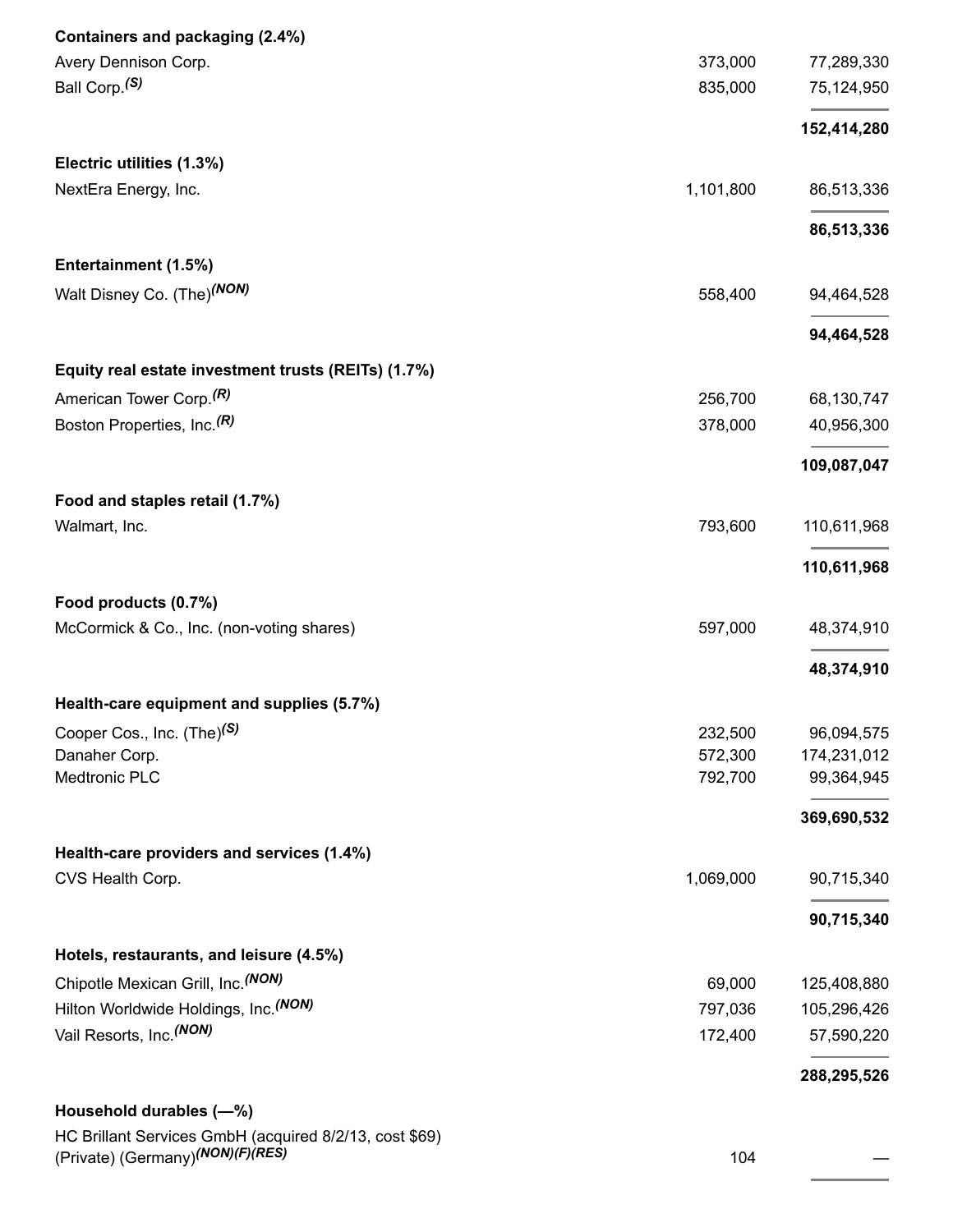| Independent power and renewable electricity producers (1.3%) |           |             |
|--------------------------------------------------------------|-----------|-------------|
| AES Corp. (The)                                              | 3,569,000 | 81,480,270  |
|                                                              |           | 81,480,270  |
| Industrial conglomerates (2.7%)                              |           |             |
| Honeywell International, Inc.                                | 443,953   | 94,242,343  |
| Roper Technologies, Inc.                                     | 184,000   | 82,087,920  |
|                                                              |           | 176,330,263 |
| Insurance (2.8%)                                             |           |             |
| AXA SA (France)                                              | 3,525,410 | 98,076,859  |
| Prudential PLC (United Kingdom)                              | 4,375,794 | 84,945,820  |
|                                                              |           | 183,022,679 |
| Interactive media and services (0.6%)                        |           |             |
| Bumble, Inc. Class A(NON)(S)                                 | 720,759   | 36,023,535  |
|                                                              |           | 36,023,535  |
| Internet and direct marketing retail (5.8%)                  |           |             |
| Amazon.com, Inc. <sup>(NON)</sup>                            | 97,177    | 319,230,332 |
| Etsy, Inc. (NON)(S)                                          | 255,855   | 53,207,606  |
|                                                              |           | 372,437,938 |
| IT Services (4.8%)                                           |           |             |
| Fidelity National Information Services, Inc.                 | 687,000   | 83,594,160  |
| PayPal Holdings, Inc. (NON)                                  | 123,000   | 32,005,830  |
| Shopify, Inc. Class A (Canada) <sup>(NON)</sup>              | 39,900    | 54,095,622  |
| Visa, Inc. Class A                                           | 617,800   | 137,614,950 |
|                                                              |           | 307,310,562 |
| Leisure products (0.4%)                                      |           |             |
| Hasbro, Inc.                                                 | 289,441   | 25,823,926  |
|                                                              |           | 25,823,926  |
| Life sciences tools and services (2.3%)                      |           |             |
| Thermo Fisher Scientific, Inc.                               | 259,500   | 148,260,135 |
|                                                              |           | 148,260,135 |
| Machinery (1.6%)                                             |           |             |
| Deere & Co.                                                  | 186,700   | 62,557,569  |
| Stanley Black & Decker, Inc.                                 | 229,300   | 40,198,583  |
|                                                              |           | 102,756,152 |
| Multi-utilities (0.7%)                                       |           |             |
| Ameren Corp.                                                 | 546,800   | 44,290,800  |

**—**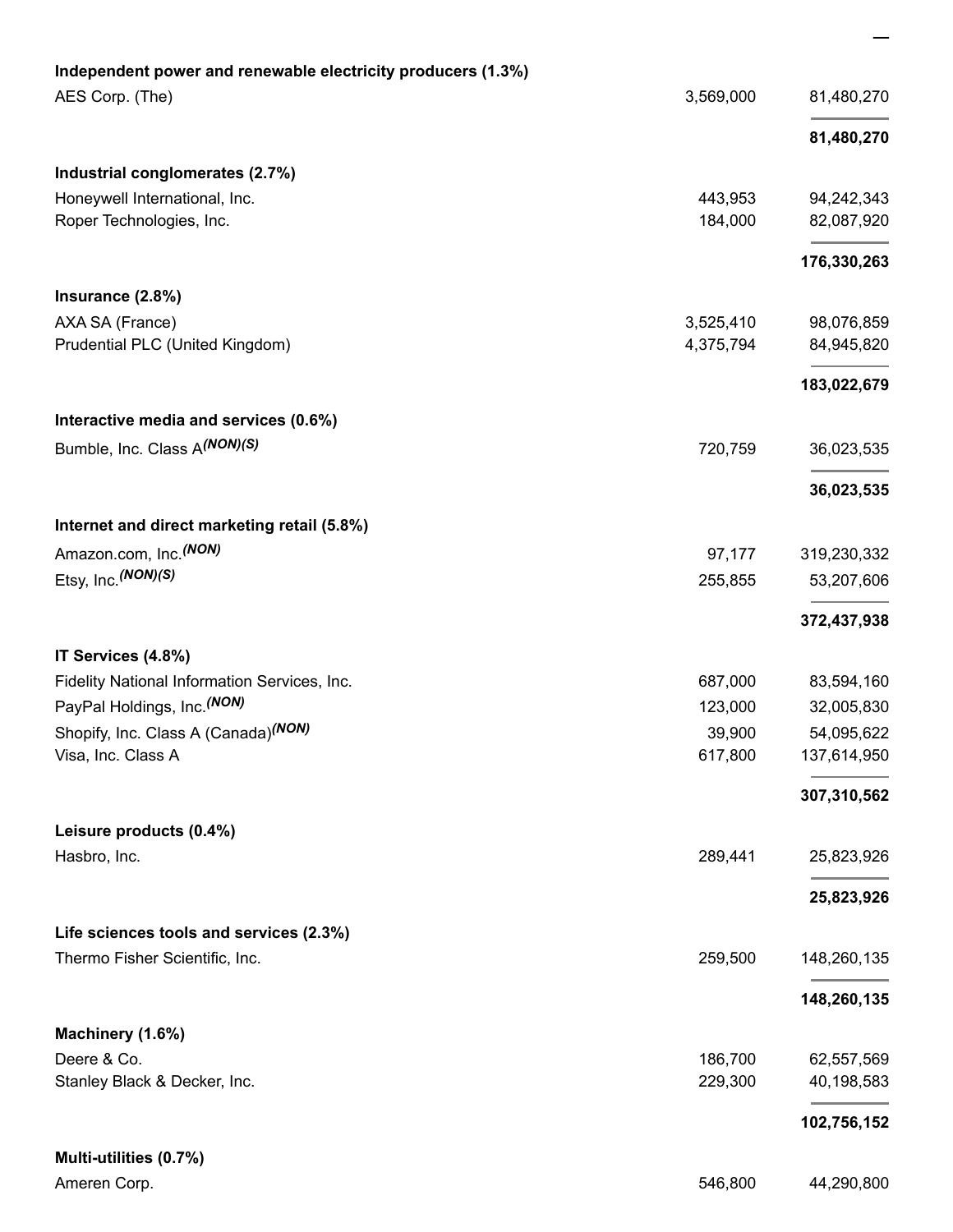|                                                      |           | 44,290,800    |
|------------------------------------------------------|-----------|---------------|
| Multiline retail (1.7%)                              |           |               |
| Target Corp.                                         | 483,000   | 110,495,910   |
|                                                      |           | 110,495,910   |
| Personal products (1.1%)                             |           |               |
| Unilever PLC (United Kingdom)                        | 1,264,201 | 68,187,757    |
|                                                      |           | 68, 187, 757  |
| Pharmaceuticals (2.7%)                               |           |               |
| Eli Lilly and Co.                                    | 517,800   | 119,637,690   |
| Merck & Co., Inc.                                    | 711,300   | 53,425,743    |
|                                                      |           | 173,063,433   |
| Road and rail (1.5%)                                 |           |               |
| Union Pacific Corp.                                  | 505,600   | 99,102,656    |
|                                                      |           | 99,102,656    |
| Semiconductors and semiconductor equipment (6.5%)    |           |               |
| Applied Materials, Inc.                              | 534,000   | 68,741,820    |
| ASML Holding NV (NY Reg Shares) (Netherlands)        | 149,300   | 111,244,923   |
| NVIDIA Corp.                                         | 474,400   | 98,276,704    |
| <b>NXP Semiconductors NV</b>                         | 283,800   | 55,587,906    |
| Texas Instruments, Inc.                              | 436,200   | 83,842,002    |
|                                                      |           | 417,693,355   |
| Software (12.6%)                                     |           |               |
| Adobe, Inc. (NON)                                    | 302,300   | 174,040,156   |
| DocuSign, Inc. (NON)                                 | 291,200   | 74,963,616    |
| Intuit, Inc.                                         | 125,900   | 67,924,309    |
| Microsoft Corp.                                      | 1,779,600 | 501,704,831   |
|                                                      |           | 818,632,912   |
| Specialty retail (1.4%)                              |           |               |
| Home Depot, Inc. (The)                               | 279,200   | 91,650,192    |
|                                                      |           | 91,650,192    |
| Technology hardware, storage, and peripherals (6.9%) |           |               |
| Apple, Inc.                                          | 3,139,028 | 444,172,462   |
|                                                      |           | 444, 172, 462 |
| Textiles, apparel, and luxury goods (0.7%)           |           |               |
| Levi Strauss & Co. Class A                           | 1,859,530 | 45,577,080    |
|                                                      |           | 45,577,080    |
|                                                      |           |               |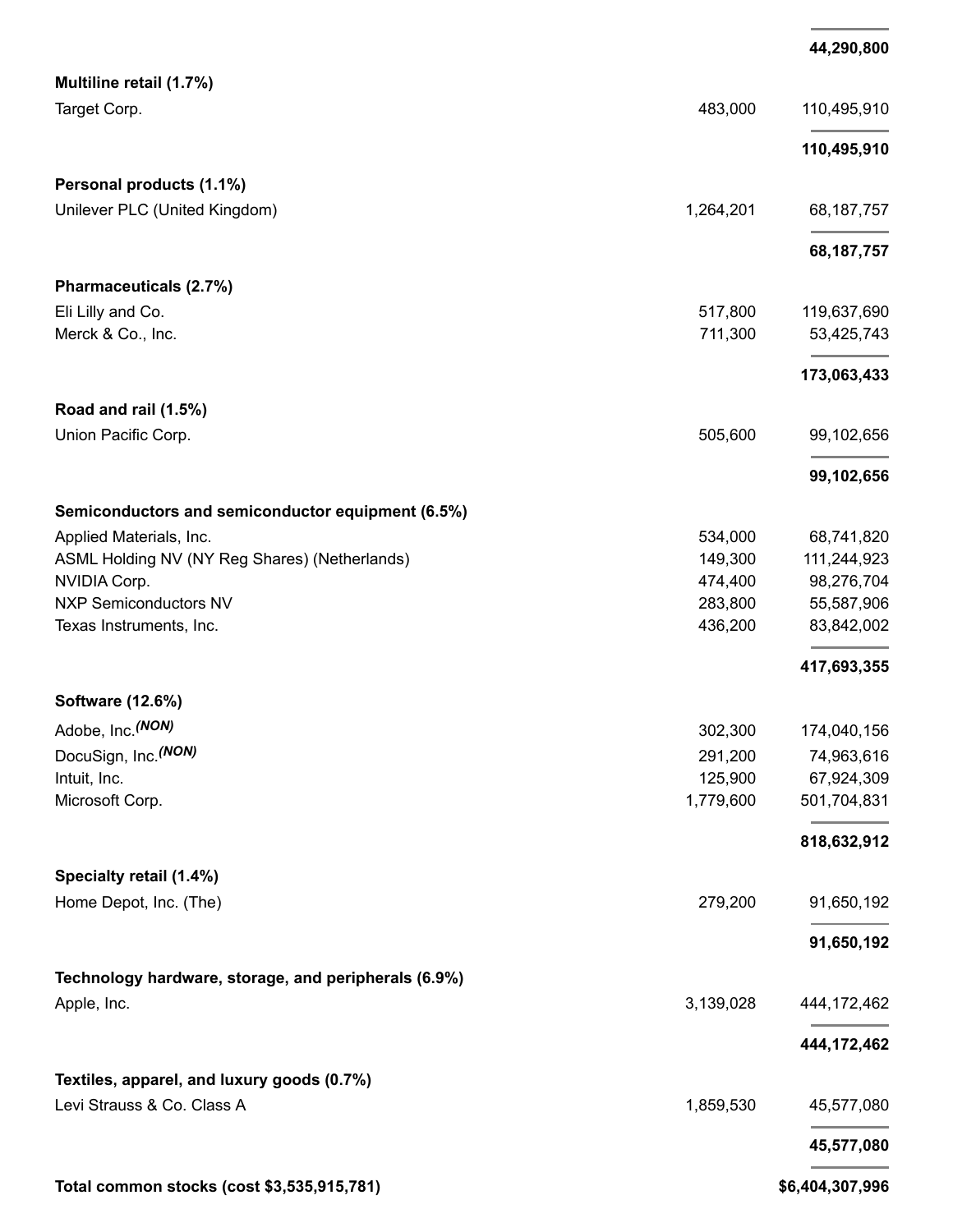#### **U.S. TREASURY OBLIGATIONS (—%)** *(a)*

|                                                  | <b>Principal</b><br>amount | <b>Value</b> |
|--------------------------------------------------|----------------------------|--------------|
| U.S. Treasury Notes                              |                            |              |
| $2.625\%$ , $1/31/26$ <sup>(i)</sup>             | \$152,000                  | \$164,034    |
| $2.375\%$ , $2/29/24$ <sup>(i)</sup>             | 7,000                      | 7,349        |
| 1.625%, 9/30/26 <sup>(i)</sup>                   | 202,000                    | 208,280      |
| $1.25\%$ , $4/30/28$ <sup>(i)</sup>              | 136,000                    | 136,665      |
| 1.125%, $2/28/27$ <sup>(i)</sup>                 | 98,000                     | 98,443       |
| $0.375\%$ , 12/31/25 <sup>(i)</sup>              | 124,000                    | 121,612      |
| $0.125\%$ , 5/31/22 <sup>(i)</sup>               | 191,000                    | 191,155      |
| Total U.S. treasury obligations (cost \$927,538) |                            | \$927,538    |

#### **WARRANTS (—%)** *(a)(NON)*

|                                                                          | <b>Expiration</b><br>date | <b>Strike</b> | <b>Price Warrants</b> | Value |
|--------------------------------------------------------------------------|---------------------------|---------------|-----------------------|-------|
| Palisade Bio, Inc. Ser. K, (acquired 4/20/17, cost \$-) <sup>(RES)</sup> | 1/9/22                    | \$946.40      | 55.497                | S—    |
| Total warrants (cost \$-)                                                |                           |               |                       |       |

| CONVERTIBLE PREFERRED STOCKS $(-\%)^{(a)}$             |               |       |
|--------------------------------------------------------|---------------|-------|
|                                                        | <b>Shares</b> | Value |
| UNEXT.com, LLC \$0.00 cv. pfd. (acquired 4/14/00, cost |               |       |
| \$10,451,238) (Private) <sup>(NON)</sup> (F)(RES)      | \$125,000     |       |

### **Total convertible preferred stocks (cost \$10,451,238) \$—**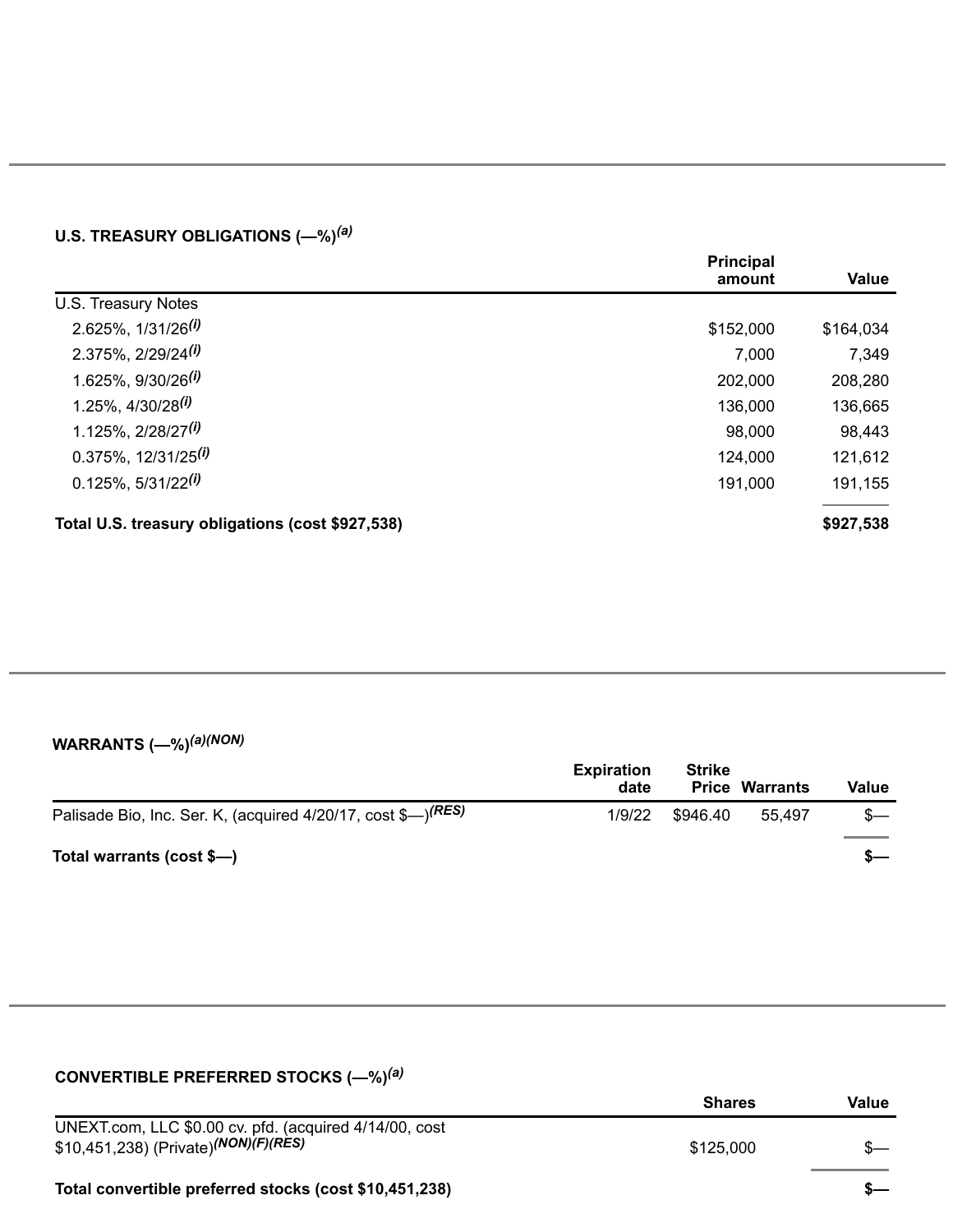#### **SHORT-TERM INVESTMENTS (3.0%)** *(a)*

|                                                                                                     |               | <b>Principal</b><br>amount/<br>shares | Value           |
|-----------------------------------------------------------------------------------------------------|---------------|---------------------------------------|-----------------|
| Putnam Cash Collateral Pool, LLC 0.09% (AFF)                                                        | <b>Shares</b> | 138,618,075                           | \$138,618,075   |
| Putnam Short Term Investment Fund Class P 0.08% (AFF)                                               | <b>Shares</b> | 54,096,616                            | 54,096,616      |
| State Street Institutional U.S. Government Money Market Fund,<br>Premier Class 0.03% <sup>(P)</sup> | <b>Shares</b> | 2,241,000                             | 2,241,000       |
| U.S. Treasury Bills zero%, 2/24/22 <sup>(i)</sup>                                                   |               | \$131,000                             | 130,974         |
| Total short-term investments (cost \$195,086,665)                                                   |               |                                       | \$195,086,665   |
| <b>TOTAL INVESTMENTS</b>                                                                            |               |                                       |                 |
| Total investments (cost \$3,742,381,222)                                                            |               |                                       | \$6,600,322,199 |

## **FORWARD CURRENCY CONTRACTS at 9/30/21 (aggregate face value \$149,777,034) (Unaudited)**

| Counterparty                | Currency                                   | <b>Contract</b><br>type* | <b>Delivery</b><br>date | Value        | <b>Aggregate face</b><br>value | <b>Unrealized</b><br>appreciation/<br>(depreciation) |
|-----------------------------|--------------------------------------------|--------------------------|-------------------------|--------------|--------------------------------|------------------------------------------------------|
| <b>Bank of America N.A.</b> |                                            |                          |                         |              |                                |                                                      |
|                             | <b>British Pound</b>                       | Sell                     | 12/15/21                | \$15,840,034 | \$16,263,974                   | \$423,940                                            |
| <b>Barclays Bank PLC</b>    |                                            |                          |                         |              |                                |                                                      |
|                             | <b>British Pound</b>                       | Sell                     | 12/15/21                | 4,134,380    | 4,245,001                      | 110,621                                              |
|                             | <b>HSBC Bank USA, National Association</b> |                          |                         |              |                                |                                                      |
|                             | <b>British Pound</b>                       | Sell                     | 12/15/21                | 2,437,561    | 2,502,812                      | 65,251                                               |
| JPMorgan Chase Bank N.A.    |                                            |                          |                         |              |                                |                                                      |
|                             | Euro                                       | Sell                     | 12/15/21                | 55,096,442   | 56,431,777                     | 1,335,335                                            |
|                             | <b>State Street Bank and Trust Co.</b>     |                          |                         |              |                                |                                                      |
|                             | Euro                                       | Sell                     | 12/15/21                | 19,106,955   | 19,569,165                     | 462,210                                              |
| <b>UBS AG</b>               |                                            |                          |                         |              |                                |                                                      |
|                             | Euro                                       | Sell                     | 12/15/21                | 49,566,416   | 50,764,305                     | 1,197,889                                            |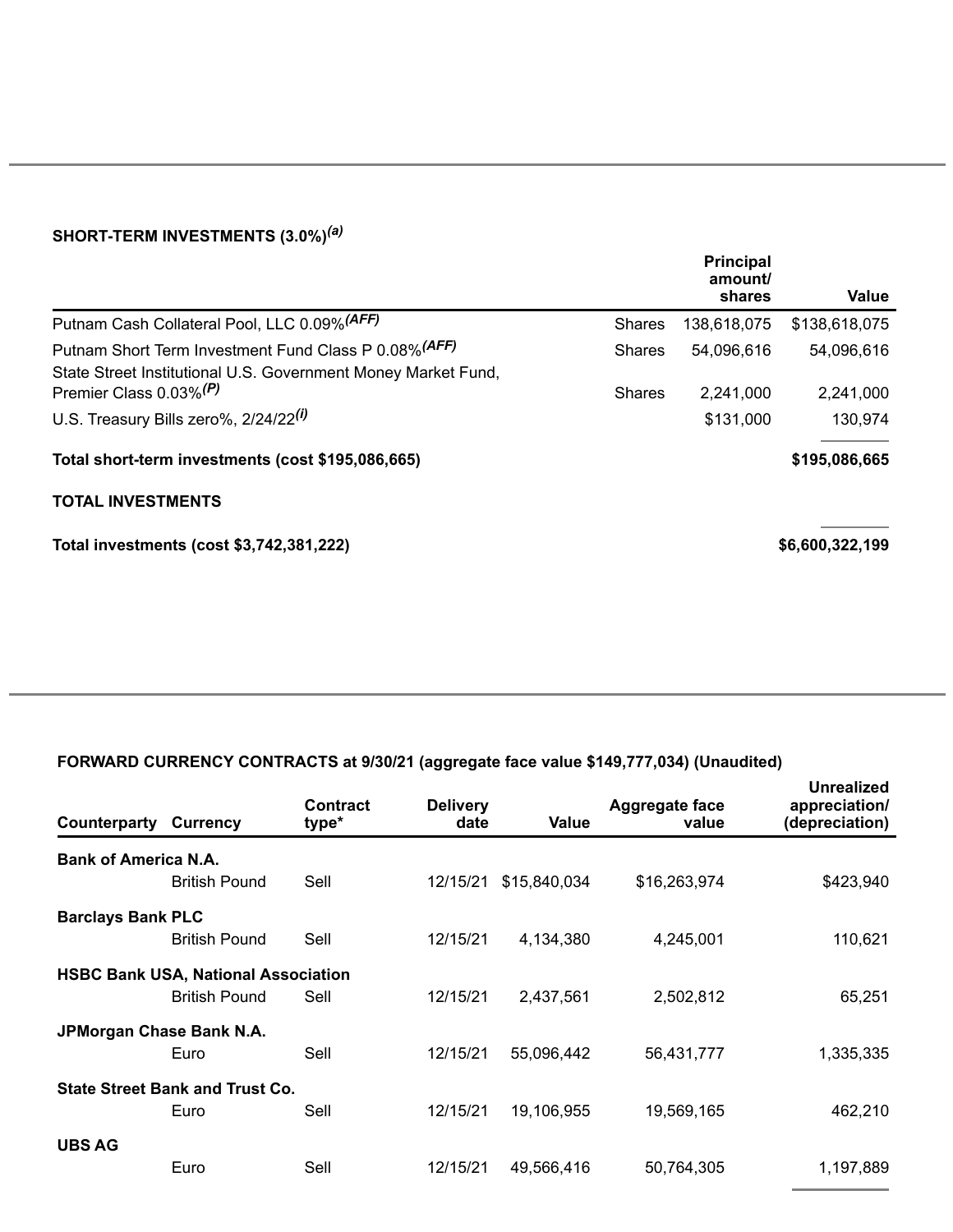The exchange currency for all contracts listed is the United States Dollar.

**Shares**

## **Notes to the fund's portfolio**

Unless noted otherwise, the notes to the fund's portfolio are for the close of the fund's reporting period, which ran from July 1, 2021 through September 30, 2021 (the reporting period). Within the following notes to the portfolio, references to "Putnam Management" represent Putnam Investment Management, LLC, the fund's manager, an indirect wholly-owned subsidiary of Putnam Investments, LLC, references to "the SEC" represent the Securities and Exchange Commission, references to "ASC 820" represent Accounting Standards Codification 820 *Fair Value Measurements and Disclosures* and references to "OTC", if any, represent over-the-counter.

- *(a)* Percentages indicated are based on net assets of \$6,456,196,663
- *(NON)* This security is non-income-producing.
- *(RES)* This security is restricted with regard to public resale. The total fair value of this security and any other restricted securities (excluding 144A securities), if any, held at the close of the reporting period was \$—.
- *(AFF)* Affiliated company. For investments in Putnam Cash Collateral Pool, LLC and Putnam Short Term Investment Fund, the rate quoted in the security description is the annualized 7-day yield of the fund at the close of the reporting period. Transactions during the period with any company which is under common ownership or control were as follows:

| Name of affiliate                      | <b>Fair value</b><br>as of<br>6/30/21 | <b>Purchase</b><br>cost | proceeds                                 | Sale Investment<br>income | 311 di US<br>outstanding<br>and fair<br>value as of<br>9/30/21 |
|----------------------------------------|---------------------------------------|-------------------------|------------------------------------------|---------------------------|----------------------------------------------------------------|
| <b>Short-term investments</b>          |                                       |                         |                                          |                           |                                                                |
| Putnam Cash Collateral<br>Pool, LLC*#  |                                       |                         | \$83,798,975 \$199,838,236 \$145,019,136 |                           | \$19,533 \$138,618,075                                         |
| Putnam Short Term<br>Investment Fund** | 182.522.844                           | 127,084,695             | 255.510.923                              | 29.427                    | 54,096,616                                                     |
|                                        |                                       |                         |                                          |                           |                                                                |

#### **Total Short-term investments \$266,321,819 \$326,922,931 \$400,530,059 \$48,960 \$192,714,691**

\* The fund may lend securities, through its agent, to qualified borrowers in order to earn additional income. The loans are collateralized by cash in an amount at least equal to the fair value of the securities loaned. The fair value of securities loaned is determined daily and any additional required collateral is allocated to the fund on the next business day. The remaining maturities of the securities lending transactions are considered overnight and continuous. The risk of borrower default will be borne by the fund's agent; the fund will bear the risk of loss with respect to the investment of the cash collateral. The fund receives cash collateral, which is invested in Putnam Cash Collateral Pool, LLC, a limited liability company managed by an affiliate of Putnam Management. Investments in Putnam Cash Collateral Pool, LLC are valued at its closing net asset value each business day. There are no management fees charged to Putnam Cash Collateral Pool, LLC and there were no realized or unrealized gains or losses during the period.

# At the close of the reporting period, the fund received cash collateral of \$138,618,075 for securities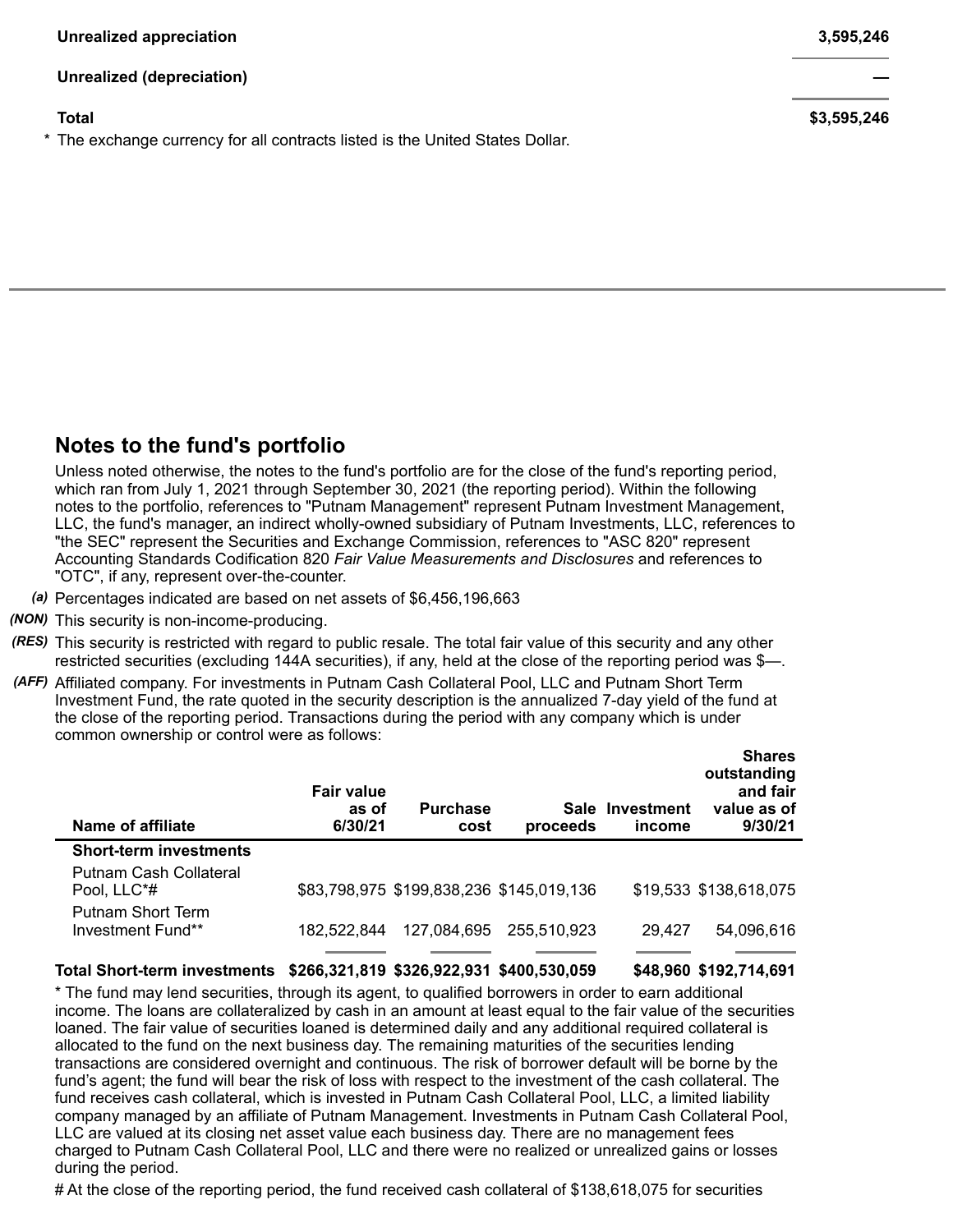loaned. The rate quoted in the security description is the annualized 7-day yield at the close of the reporting period. At the close of the reporting period, the value of securities loaned amounted to \$135,053,111.

\*\* Management fees charged to Putnam Short Term Investment Fund have been waived by Putnam Management. There were no realized or unrealized gains or losses during the period.

- *(F)* This security is valued by Putnam Management at fair value following procedures approved by the Trustees. Securities are classified as Level 3 for ASC 820 based on the securities' valuation inputs. At the close of the reporting period, fair value pricing was also used for certain foreign securities in the portfolio.
- *(i)* This security was pledged, or purchased with cash that was pledged, to the fund for collateral on certain derivative contracts.
- *(P)* This security was pledged, or purchased with cash that was pledged, to the fund for collateral on certain derivative contracts. The rate quoted in the security description is the annualized 7-day yield of the fund at the close of the reporting period.
- *(R)* Real Estate Investment Trust.

*(S)* This security is on loan, in part or in entirety, at the close of the reporting period. Unless otherwise noted, the rates quoted in Short-term investments security descriptions represent the weighted average yield to maturity.

The dates shown on debt obligations are the original maturity dates.

**Security valuation:** Portfolio securities and other investments are valued using policies and procedures adopted by the Board of Trustees. The Trustees have formed a Pricing Committee to oversee the implementation of these procedures and have delegated responsibility for valuing the fund's assets in accordance with these procedures to Putnam Management. Putnam Management has established an internal Valuation Committee that is responsible for making fair value determinations, evaluating the effectiveness of the pricing policies of the fund and reporting to the Pricing Committee.

Investments for which market quotations are readily available are valued at the last reported sales price on their principal exchange, or official closing price for certain markets, and are classified as Level 1 securities under ASC 820. If no sales are reported, as in the case of some securities that are traded OTC, a security is valued at its last reported bid price and is generally categorized as a Level 2 security.

Investments in open-end investment companies (excluding exchange-traded funds), if any, which can be classified as Level 1 or Level 2 securities, are valued based on their net asset value. The net asset value of such investment companies equals the total value of their assets less their liabilities and divided by the number of their outstanding shares.

Market quotations are not considered to be readily available for certain debt obligations (including shortterm investments with remaining maturities of 60 days or less) and other investments; such investments are valued on the basis of valuations furnished by an independent pricing service approved by the Trustees or dealers selected by Putnam Management. Such services or dealers determine valuations for normal institutional-size trading units of such securities using methods based on market transactions for comparable securities and various relationships, generally recognized by institutional traders, between securities (which consider such factors as security prices, yields, maturities and ratings). These securities will generally be categorized as Level 2.

Many securities markets and exchanges outside the U.S. close prior to the scheduled close of the New York Stock Exchange and therefore the closing prices for securities in such markets or on such exchanges may not fully reflect events that occur after such close but before the scheduled close of the New York Stock Exchange. Accordingly, on certain days, the fund will fair value certain foreign equity securities taking into account multiple factors including movements in the U.S. securities markets, currency valuations and comparisons to the valuation of American Depository Receipts, exchange-traded funds and futures contracts. The foreign equity securities, which would generally be classified as Level 1 securities, will be transferred to Level 2 of the fair value hierarchy when they are valued at fair value. The number of days on which fair value prices will be used will depend on market activity and it is possible that fair value prices will be used by the fund to a significant extent. At the close of the reporting period, fair value pricing was used for certain foreign securities in the portfolio. Securities quoted in foreign currencies, if any, are translated into U.S. dollars at the current exchange rate.

To the extent a pricing service or dealer is unable to value a security or provides a valuation that Putnam Management does not believe accurately reflects the security's fair value, the security will be valued at fair value by Putnam Management in accordance with policies and procedures approved by the Trustees. Certain investments, including certain restricted and illiquid securities and derivatives, are also valued at fair value following procedures approved by the Trustees. These valuations consider such factors as significant market or specific security events such as interest rate or credit quality changes, various relationships with other securities, discount rates, U.S. Treasury, U.S. swap and credit yields,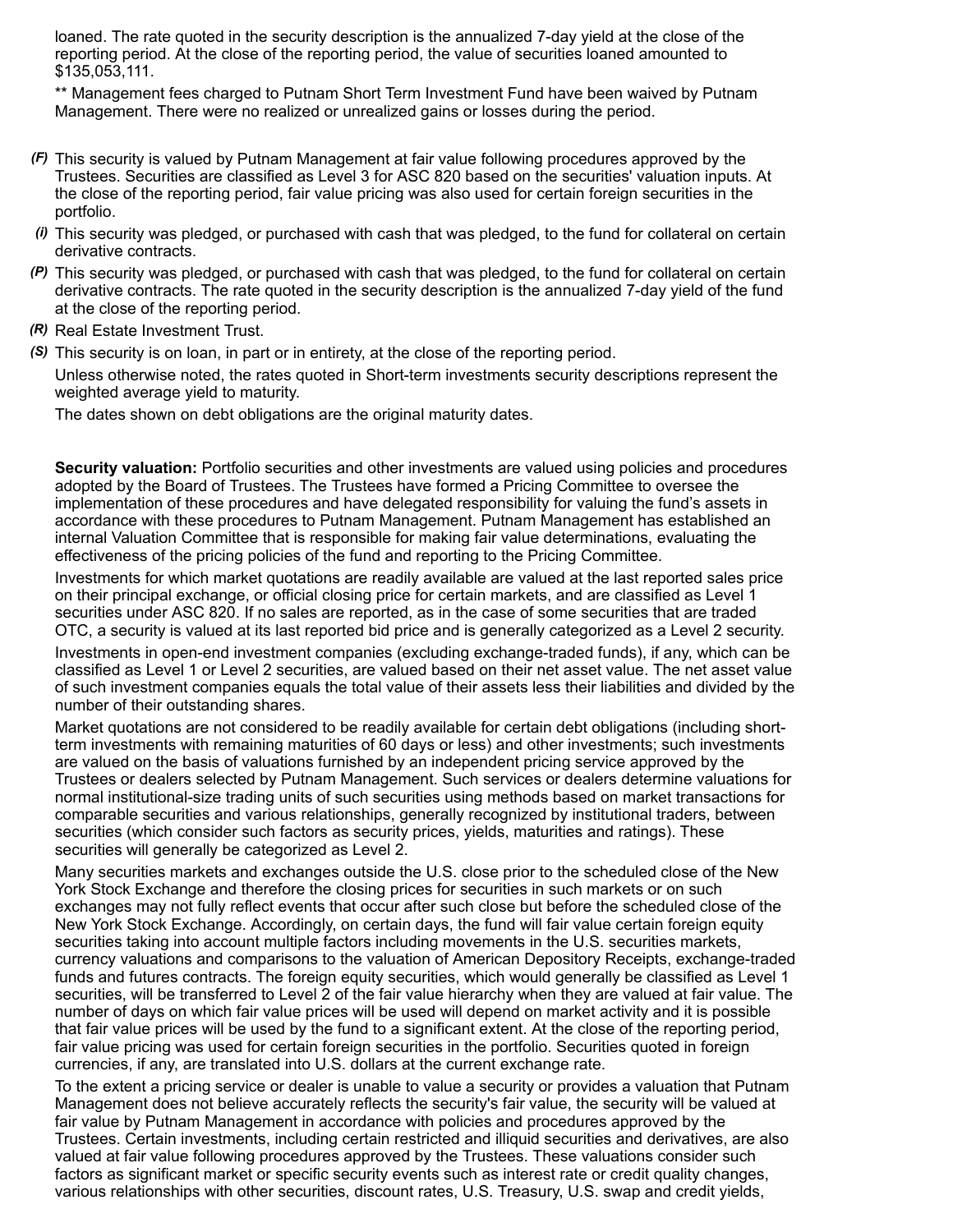index levels, convexity exposures, recovery rates, sales and other multiples and resale restrictions. These securities are classified as Level 2 or as Level 3 depending on the priority of the significant inputs.

To assess the continuing appropriateness of fair valuations, the Valuation Committee reviews and affirms the reasonableness of such valuations on a regular basis after considering all relevant information that is reasonably available. Such valuations and procedures are reviewed periodically by the Trustees. The fair value of securities is generally determined as the amount that the fund could reasonably expect to realize from an orderly disposition of such securities over a reasonable period of time. By its nature, a fair value price is a good faith estimate of the value of a security in a current sale and does not reflect an actual market price, which may be different by a material amount.

**Forward currency contracts:** The fund buys and sells forward currency contracts, which are agreements between two parties to buy and sell currencies at a set price on a future date. These contracts were used to hedge foreign exchange risk.

The U.S. dollar value of forward currency contracts is determined using current forward currency exchange rates supplied by a quotation service. The fair value of the contract will fluctuate with changes in currency exchange rates. The contract is marked to market daily and the change in fair value is recorded as an unrealized gain or loss. The fund records a realized gain or loss equal to the difference between the value of the contract at the time it was opened and the value at the time it was closed when the contract matures or by delivery of the currency. The fund could be exposed to risk if the value of the currency changes unfavorably, if the counterparties to the contracts are unable to meet the terms of their contracts or if the fund is unable to enter into a closing position.

For the fund's average contract amount on forward currency contracts, see the appropriate table at the end of these footnotes.

**Master agreements:** The fund is a party to ISDA (International Swaps and Derivatives Association, Inc.) Master Agreements (Master Agreements) with certain counterparties that govern OTC derivative and foreign exchange contracts entered into from time to time. The Master Agreements may contain provisions regarding, among other things, the parties' general obligations, representations, agreements, collateral requirements, events of default and early termination. With respect to certain counterparties, in accordance with the terms of the Master Agreements, collateral posted to the fund is held in a segregated account by the fund's custodian and, with respect to those amounts which can be sold or repledged, is presented in the fund's portfolio.

Collateral pledged by the fund is segregated by the fund's custodian and identified in the fund's portfolio. Collateral can be in the form of cash or debt securities issued by the U.S. Government or related agencies or other securities as agreed to by the fund and the applicable counterparty. Collateral requirements are determined based on the fund's net position with each counterparty.

Termination events applicable to the fund may occur upon a decline in the fund's net assets below a specified threshold over a certain period of time. Termination events applicable to counterparties may occur upon a decline in the counterparty's long-term and short-term credit ratings below a specified level. In each case, upon occurrence, the other party may elect to terminate early and cause settlement of all derivative and foreign exchange contracts outstanding, including the payment of any losses and costs resulting from such early termination, as reasonably determined by the terminating party. Any decision by one or more of the fund's counterparties to elect early termination could impact the fund's future derivative activity.

At the close of the reporting period, the fund did not have a net liability position on open derivative contracts subject to the Master Agreements.

ASC 820 establishes a three-level hierarchy for disclosure of fair value measurements. The valuation hierarchy is based upon the transparency of inputs to the valuation of the fund's investments. The three levels are defined as follows:

**Level 1:** Valuations based on quoted prices for identical securities in active markets.

**Level 2:** Valuations based on quoted prices in markets that are not active or for which all significant inputs are observable, either directly or indirectly.

**Level 3:** Valuations based on inputs that are unobservable and significant to the fair value measurement.

The following is a summary of the inputs used to value the fund's net assets as of the close of the reporting period: